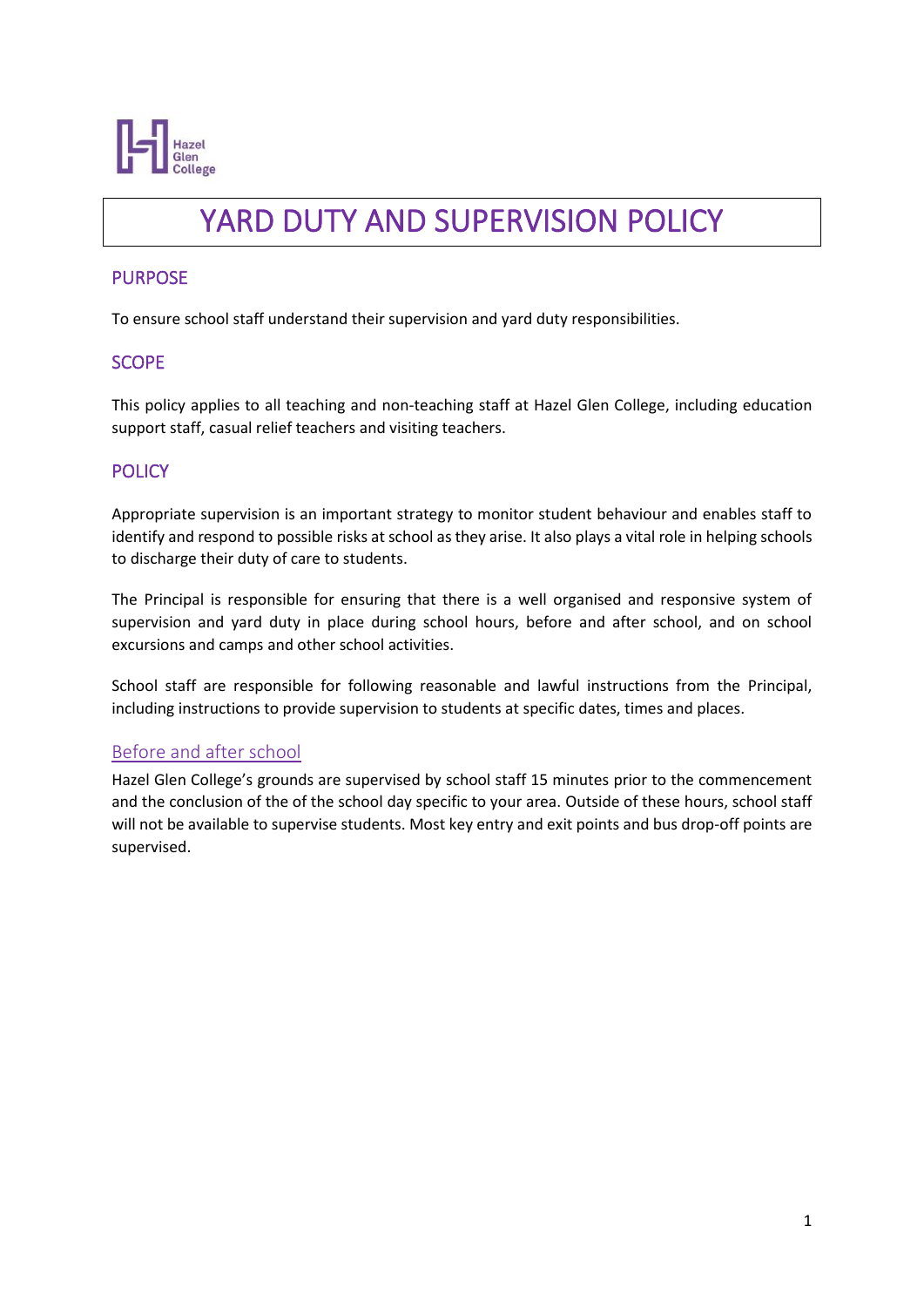

If a student arrives at school before supervision commences at the beginning of the day, the Principal or nominee staff member will, as soon as practicable, follow up with the parent/carer to:

- advise of the supervision arrangements before school
- request that the parent/carer make alternate arrangements.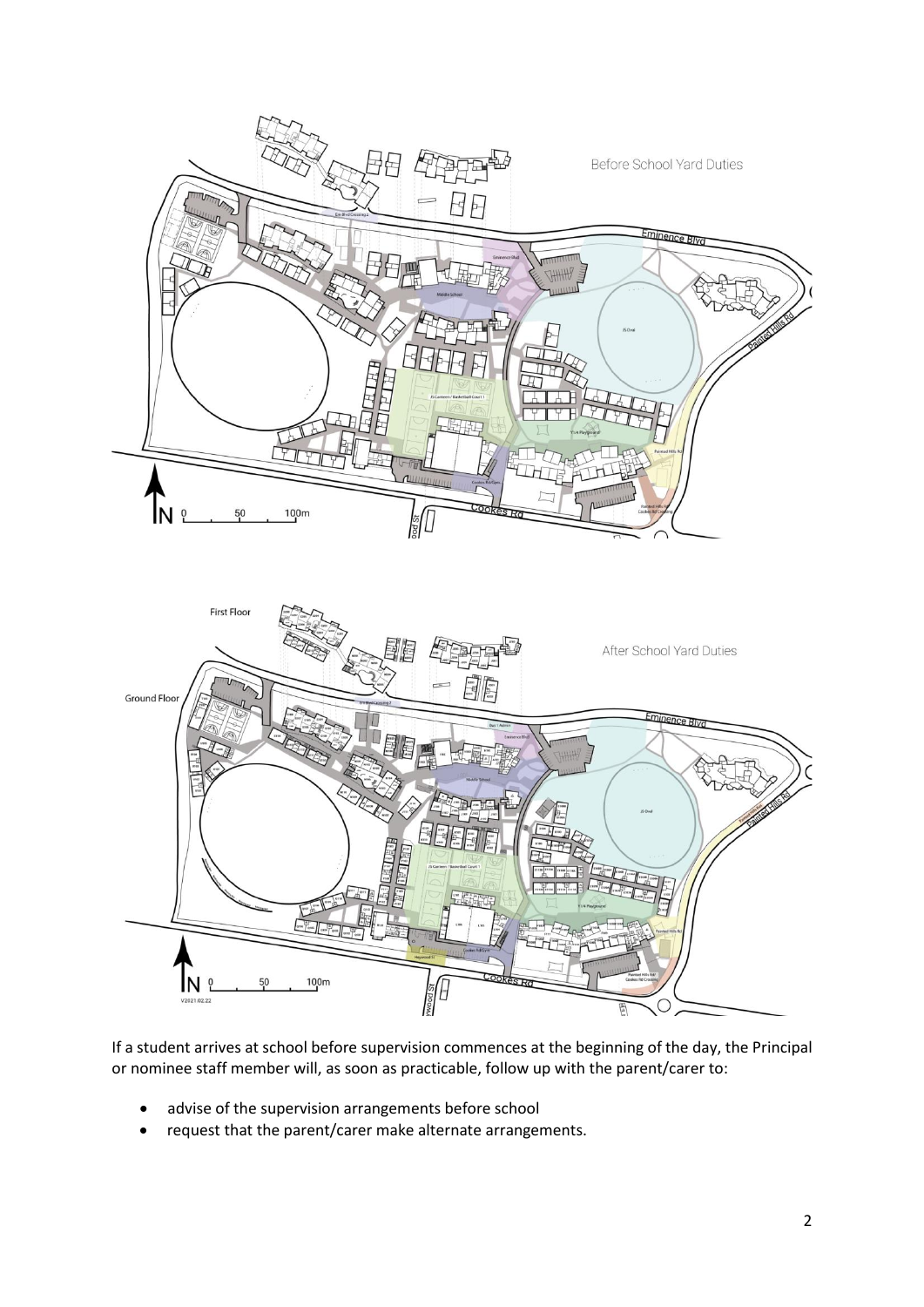If a student is not collected before supervision finishes at the end of the day, the Principal or nominee staff member will consider whether it is appropriate to:

- attempt to contact the parents/carers
- attempt to contact the emergency contacts
- place the student in an out of school hours care program (if available and the parent consents)
- contact Victoria Police and/or Child Protection to arrange for the supervision, care and protection of the student.

## Yard duty

All staff at Hazel Glen College are expected to assist with yard duty supervision and will be included in the fortnightly roster.

The Principal is responsible for preparing and communicating the yard duty roster on a regular basis. At Hazel Glen College, school staff will be designated a specific yard duty area to supervise.

#### **Yard duty zones**

The designated yard duty areas for our school are:



#### **Yard duty equipment**

School staff must:

- wear a provided safety/hi-vis vest whilst on yard duty. Safety/hi-vis vests will be provided to staff through the Induction process, and can be collected at the Administration Office.
- first aid bags are located throughout the College and key administration areas.
- Be familiar with and have access to vital information concerning student health and safety information.
- Carry a phone with them at all times.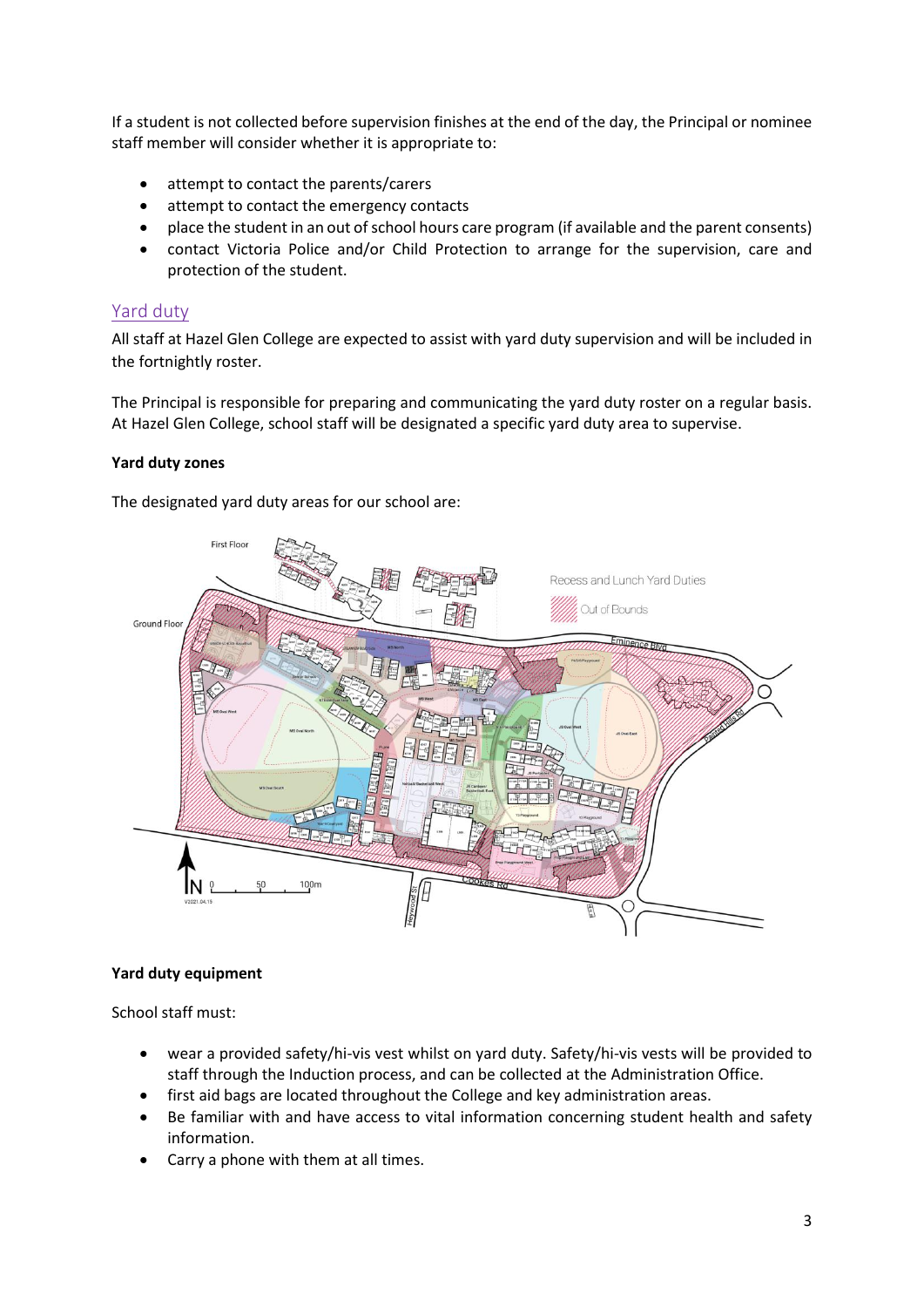#### **Yard duty responsibilities**

• Staff who are rostered for yard duty must remain in the designated area until they are replaced by a relieving staff member.

During yard duty, supervising school staff must:

- methodically move around the designated zone (see routes on Yard Duty Map)
- be alert and vigilant
- intervene immediately if potentially dangerous or inappropriate behaviour is observed in the yard
- enforce behavioural standards and implement appropriate consequences for breaches of safety rules, in accordance with any relevant disciplinary measures set out in the school's Student Engagement policy
- ensure that students who require first aid assistance receive it as soon as practicable
- log any incidents or near misses as appropriate on Compass.

If being relieved of their yard duty shift by another staff member (for example, where the shift is 'split' into 2 consecutive time periods), the staff member must ensure that a brief but adequate verbal 'handover' is given to the relieving staff member in relation to any issues which may have arisen during the first shift.

If the supervising staff member is unable to conduct yard duty at the designated time, they should contact the Daily Organiser or Area Principal with as much notice as possible prior to the relevant yard duty shift to ensure that alternative arrangements are made.

If the supervising staff member needs to leave yard duty during the allocated time, they should contact the Daily Organiser or Area Principal but should not leave the designated area until the relieving staff member has arrived in the designated area.

If the relieving staff member does not arrive for yard duty, the staff member currently on duty should send a message to the Daily Organiser or Area Principal and not leave the designated area until a relieving staff member has arrived.

Students will be encouraged to speak to the supervising yard duty staff member if they require assistance during recess or lunchtime.

#### Classroom

The classroom teacher is responsible for the supervision of all students in their care during class.

If a teacher needs to leave the classroom unattended at any time during a lesson, they should first contact a member of the Leadership Team for assistance. The teacher should then wait until a replacement staff member has arrived at the classroom before leaving.

#### School activities, camps and excursions

The Principal and leadership team are responsible for ensuring that students are appropriately supervised during all school activities, camps and excursions, including when external providers are engaged to conduct part or all of the activity. Appropriate supervision will be planned for school activities, camps and excursions on an individual basis, depending on the activities to be undertaken and the level of potential risk involved.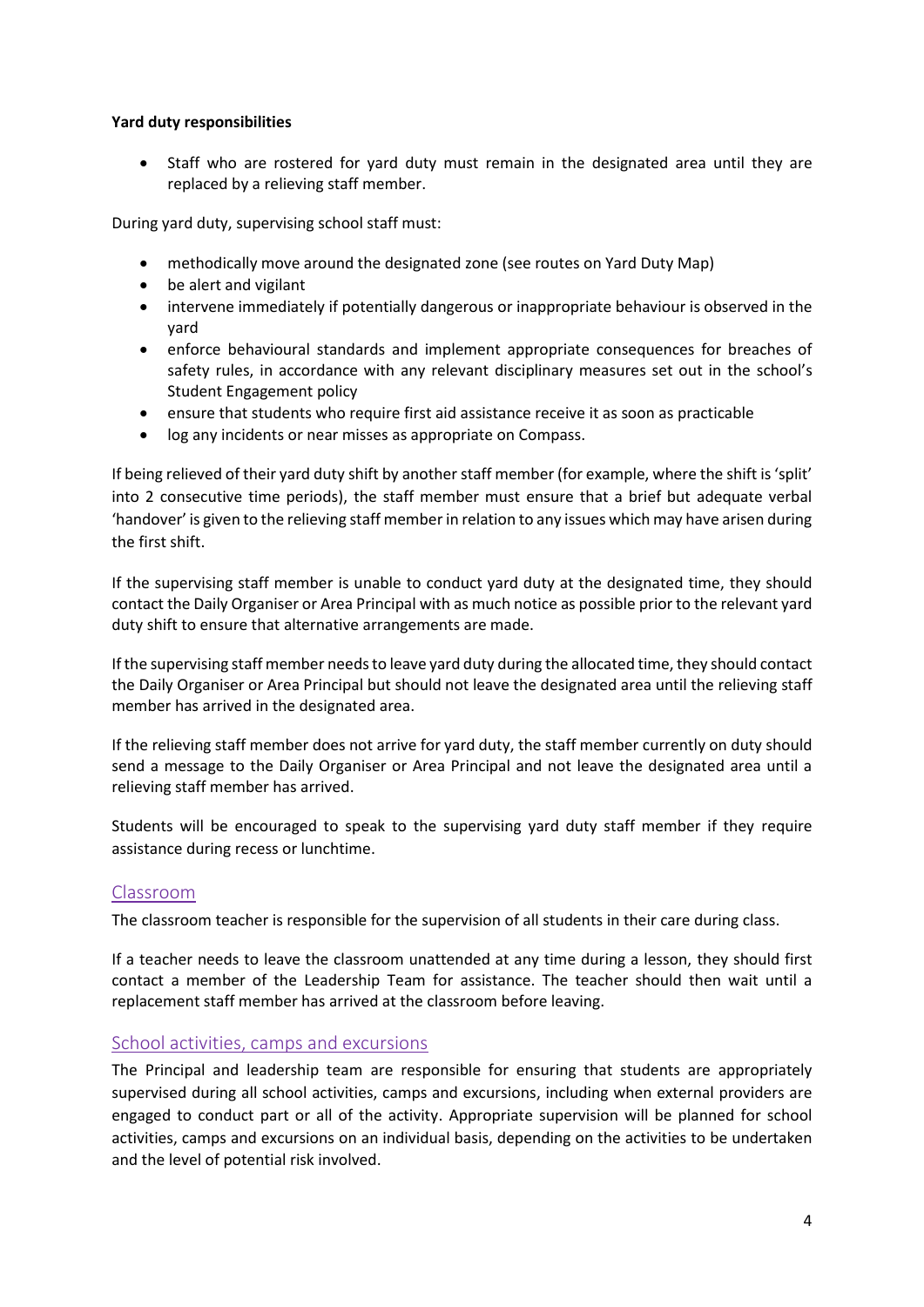# Digital devices and virtual classroom

Hazel Glen College follows the Department's [Cybersafety and Responsible Use of Technologies Policy](https://www2.education.vic.gov.au/pal/cybersafety/policy) with respect to supervision of students using digital devices.

During virtual lessons, Hazel Glen College will also ensure appropriate supervision of students participating in remote and flexible learning environments while on school site.

In the event of remote and virtual learning from home: while parents are responsible for the appropriate supervision of students accessing virtual classrooms from home:

- student attendance will be monitored by the classroom teacher
- any wellbeing or safety concerns for the student will be managed in accordance with our usual processes – refer to our Student Wellbeing and Engagement Policy and our Child Safety Responding and Reporting Policy and Procedures for further information.

## Students requiring additional supervision support

Sometimes students will require additional supervision, such as students with disability or other additional needs. In these cases, the Principal or delegate will ensure arrangements are made to roster additional staff as required. This may include on yard duty, in the classroom or during school activities.

#### Workplace learning programs

When students are participating in workplace learning programs, such as work experience, schoolbased apprenticeships and traineeships, and structured workplace learning, the safety and welfare of the student is paramount. Organising staff are required to follow all applicable Department of Education and Training policies and guidelines in relation to off-site learning, including policy and guidelines on the safety and wellbeing of students. Refer to:

- [Structure Workplace Learning](https://www2.education.vic.gov.au/pal/structured-workplace-learning/policy)
- [School Based Apprenticeships and Traineeships](https://www2.education.vic.gov.au/pal/school-based-apprenticeships-and-traineeships/policy)
- [Work Experience](https://www2.education.vic.gov.au/pal/work-experience/policy)
- [School Community Work](https://www2.education.vic.gov.au/pal/school-community-work/policy)

#### Independent Study

All students that have study periods are to be supervised in the study centre. Students will not be permitted to leave school grounds during these sessions. Individual permission can be granted by a Principal class member for a student to work from home.

#### Supervision of student in emergency operating environments

In emergency circumstances our school will follow our Emergency Management Plan, including with respect to supervision.

In the event of any mandatory period of remote or flexible learning our School will follow the operations guidance issued by the Department.

## **COMMUNICATION**

This policy will be communicated to our school community in the following ways:

• Included in staff induction processes